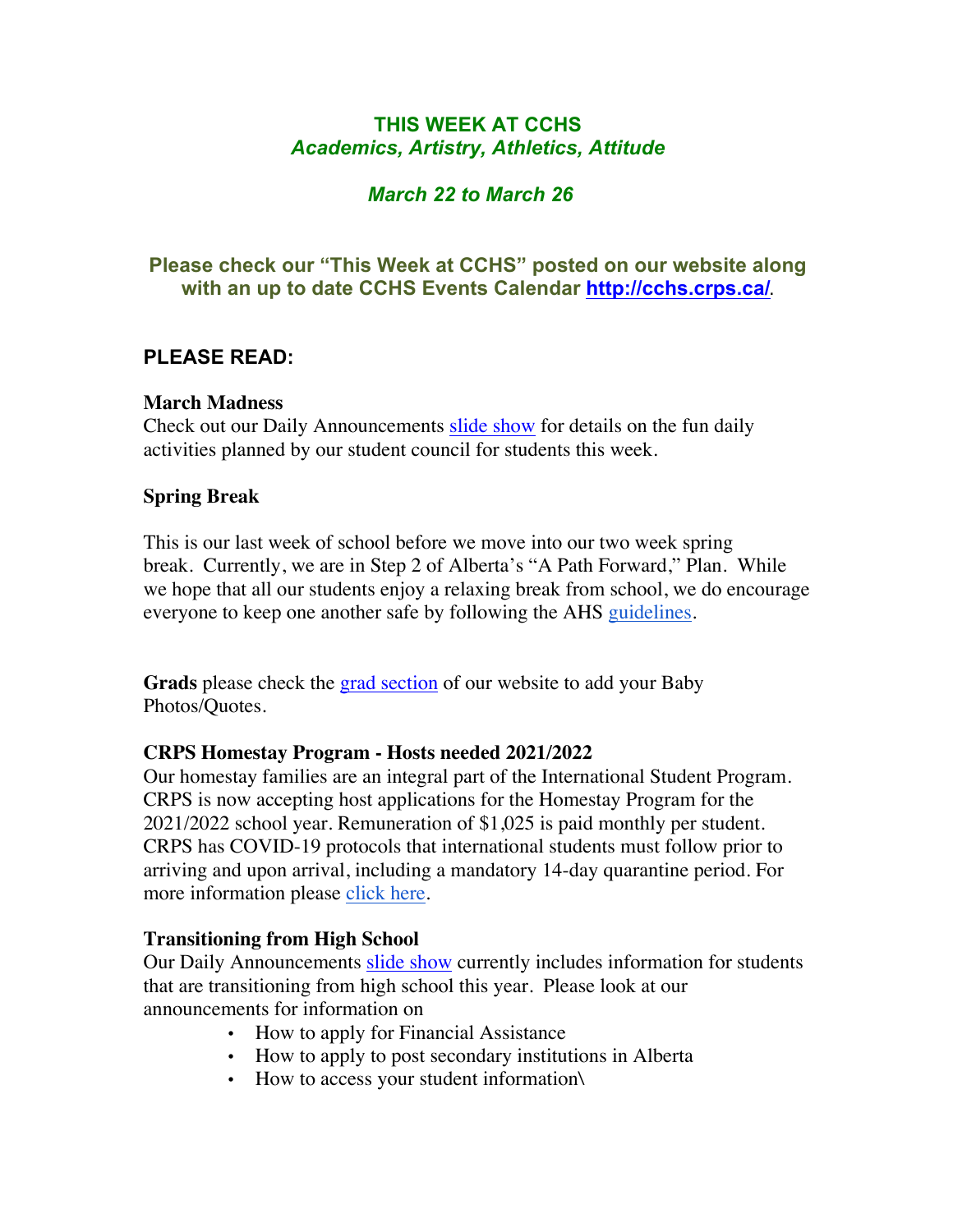### **The Minister's Youth Council**

40 Junior and Senior High Students meet 3 times throughout a 10 month periods to share their unique perspectives with our Education Minister. This provides students with an opportunity to develop leadership skills, take an active role in their learning, and improve communication skills. The deadline for applications is March 24 and can be found at: [alberta.ca/student-engagement.aspx](https://www.alberta.ca/student-engagement.aspx)

### **Tools for Parents**

[Keeping the Brain Healthy](https://cchs.crps.ca/documents/general/keeping the brain healthy_1.jpg) [The Teenager's Pandemic Survival Guide](https://cchs.crps.ca/documents/general/The Teenagers Pandemic Survival Guide_1.jpg)

### **Teenagers and gaming addiction**

Concerned about the amount of time your child has been gaming or spending time online? [Read this article to learn more](https://docs.google.com/document/d/1Ox97B7KI-nSHRxPBq-b_8SErmtiuX6sM1NCVODxmpk8/edit?usp=sharing).

Grade 12s – Please check out updates to post secondary information. Here



SIGN IN Parents please ensure you can logon to Parent Portal. Look for the PowerSchool button on our school webpage or click here. This is where you will access daily updates on your student's marks and attendance, school fees and more. Final term report cards are also shared with you through Parent Portal and are not mailed out from the school.

\*\* Alberta Education has now made student access to their official transcript of marks available to all grade 10-12 student available through a myPass account  $(myPass.alberta.ca)$  $(myPass.alberta.ca)$ . Grade 10 marks will first appear after the first semester.

Check out our Daily School Announcements here. [2020-2021 School Calendar.](https://crps.ca/documents/general/Final 2020-2021 Learning Calendar.pdf)

## **Monday, March 22 (Day 2)**

- Grab and Go Breakfast (pay what you can)
- **March Madness** Academics join in the Kahoot and "Guess the Teacher"

**Tuesday, March 23 (Day 3)**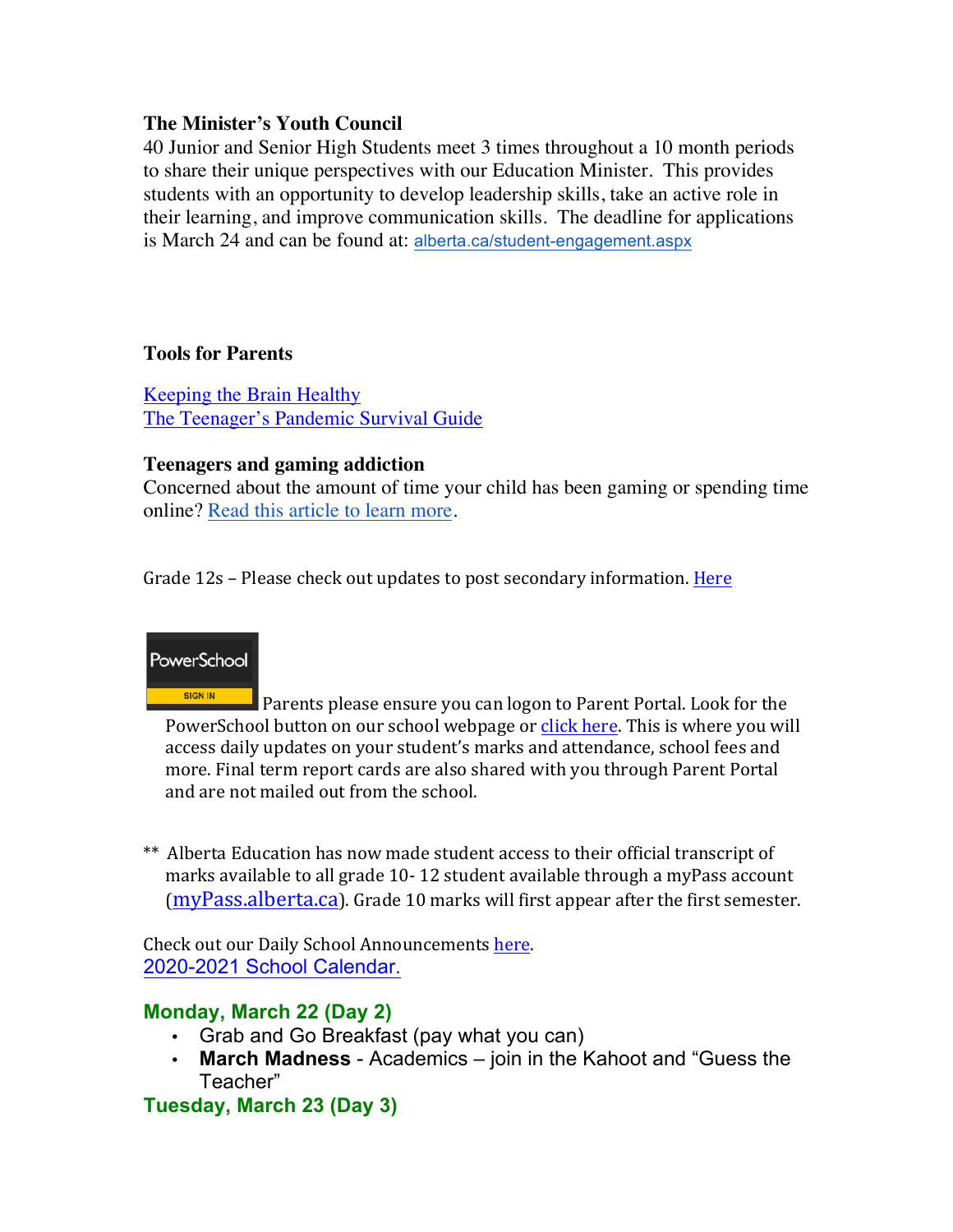- School Board Meeting (virtual) @ 7pm. [Follow the link](https://crps.ca/documents/general/Board Meeting Agenda March 2021.pdf) for agenda and virtual meet invite link.
- **March Madness** Artistry Collage Challenge; students have from Monday to Tuesday to decorate their doors. Exemplar



### **Wednesday, March 24 (Day 4)**

- Grab and Go Breakfast (pay what you can)
- **March Madness** Athletics Trick Shot competition. The class will work together to create a trick shot, to be filmed and shared with the school.

## **Thursday, March 25 (Day 1)**

- **March Madness** Attitude Cohort Dance Challenge **Friday, March 26 (Day 2)**
	- Full day of classes before the start of Spring Break
	- **March Madness** Attitude/Announcement of winning class.

#### **Some Key Dates you do not want to miss.**

- **March 29 – April 09 Spring Break**
- **April 12 - First day of school after spring break**
- **April 16 - Last Day of classes for Quarter 3**
- **April 19 and 20 - No school for students turn around days**
- **April 21 - First day of classes for quarter 4**

## **Upcoming**

#### **Parent Council**

Parent Council meets monthly. Next Meeting is **April 20**. During COVID 19 we will meet online in a virtual meeting. Look for the Link to join the meeting, Agenda and Meeting notes here in this section of our weekly Newsletter. [January 2021 minutes](https://docs.google.com/document/d/1S0WD_L2eJMPTt8OCzO13FEzbZz27M6kBkYHXb7l3LOE/edit?usp=sharing)

**Missing important happenings at CCHS?** But are awash in emails? Find information through one of the medium listed below. Get connected become involved.

• Follow us on Facebook ([here](https://www.facebook.com/cchscanmore/))